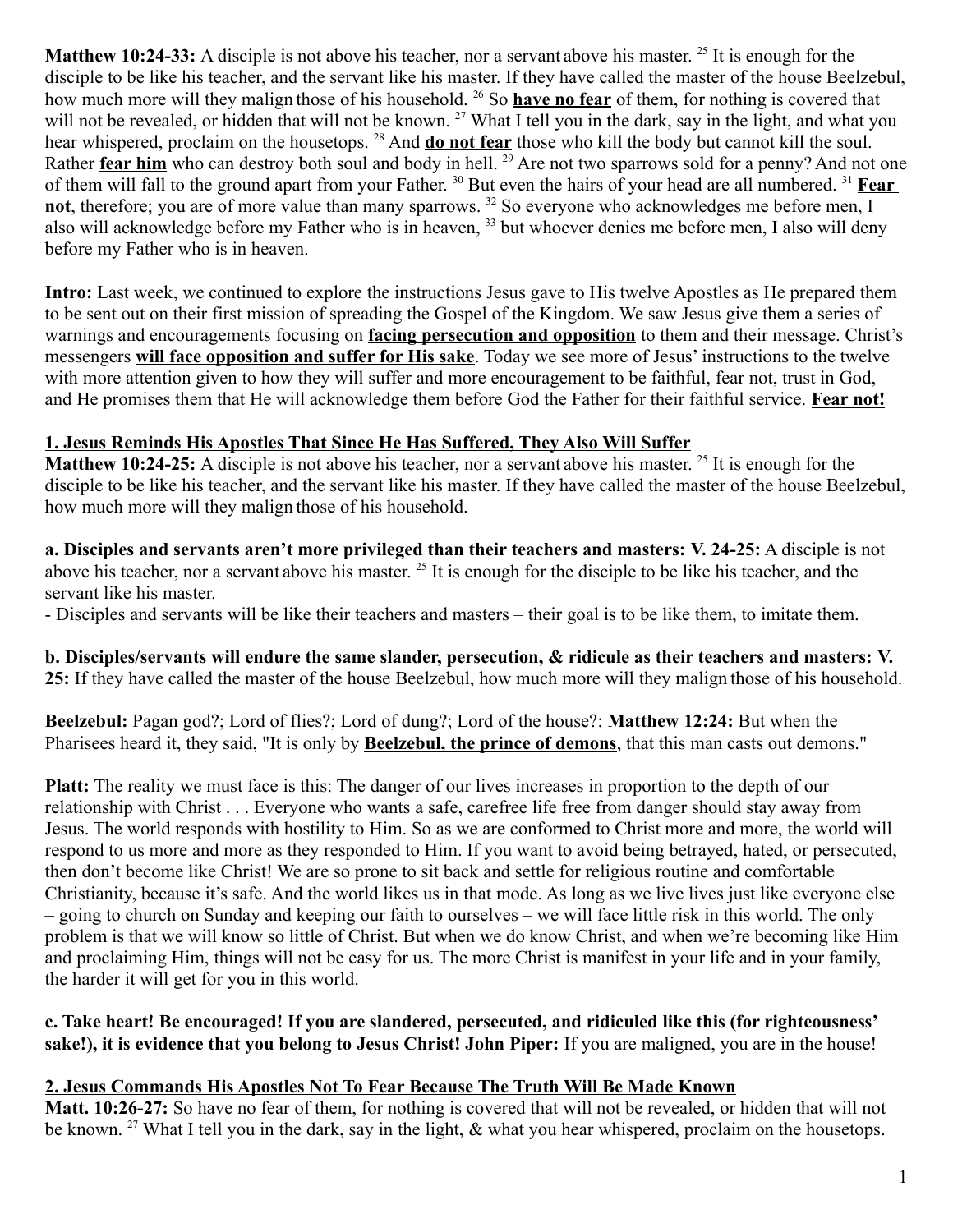**a. Do not fear because the truth will be made known someday:** The truth will come out someday! It came out about Jesus! He is not demonic! God raised Him from the dead! He is the God-Man! He is LORD! He is King!

And the truth will come out about you! All the lies, slander, and evil spoken about you will be shown to be lies! You are not proud and arrogant for wanting others to be converted from their false religions to Christ! You are not hateful, unloving, and bigots for believing marriage is between a man and woman! You don't hate women for believing abortion is murder & God assigns gender roles in the home and in the church! You are not abusive parents if you lovingly and rightly apply the rod to disobedient children's rear ends! You are not wasting your time and money investing in the church and the spiritual disciplines! You are not a religious nut for being a nobody, trying to tell everybody, about Somebody, who can save anybody!

The truth about God will come out! The truth about the Bible will come out! The truth about Jesus will come out! The truth about who's right and who's wrong in all the debates and lies about God will come out!

**- Romans 2:16:** on that day when, according to my gospel, God judges the secrets of men by Christ Jesus. **- 1 Corinthians 4:5:** Therefore do not pronounce judgment before the time, before the Lord comes, who will bring to light the things now hidden in darkness and will disclose the purposes of the heart.

**- Hebrews 4:13:** And no creature is hidden from his sight, but all are naked and exposed to the eyes of him to whom we must give account. **GOSPEL!**

**b. Don't be a hypocrite:** Don't lie to yourself and others. Don't live one kind of life here, and another at home.

**c. You go and speak the truth openly now: V. 27:** What I tell you in the dark, say in the light, & what you hear whispered, proclaim on the housetops. **Commentator:** Refuse to be silent!

**3. Jesus Commands His Apostles Not To Fear Because All Their Enemies Can Do Is Kill Them Temporarily Matthew 10:28:** And do not fear those who kill the body but cannot kill the soul. Rather fear him who can destroy both soul and body in hell.

**a. Do not fear men:** Don't fear those who can only kill your body but not your soul. Men can't ultimately harm you! Don't fear their slander. Don't fear their name calling and lies about you. Don't fear their swords/guns/death!

**Mere humans do fear those things. You are not mere humans: 1 Corinthians 3:3-4:** for you are still of the flesh. For while there is jealousy and strife among you, are you not of the flesh and behaving only in a human way?<sup>4</sup> For when one says, "I follow Paul," and another, "I follow Apollos," are you not being merely human?

**James Boice/William Barclay:** Story of Hugh Latimer, a preacher during the English Reformation; He was preaching before King Henry VIII and was about to say something he knew the King would not like to hear. So he started talking to himself out loud in the pulpit: "Latimer! Latimer! Be careful what you say. The king is here." But after a pause, he said again out loud: "Latimer! Latimer! Be careful what you say. The King of kings is here!"

**b. Fear God who can destroy both soul & body in hell:** Men aren't dangerous to you, God is dangerous to you! God has the power to kill your body too, but He also has the power to cast both body & soul in hell to be tormented forever & ever under His righteous, good, & just wrath & anger. Hell is so bad because God is so good!

**Mark 9:43-48:** And if your hand causes you to sin, cut it off. It is better for you to enter life crippled than with two hands **to go to hell, to the unquenchable fire.** And if your foot causes you to sin, cut it off. It is better for you to enter life lame than with two feet **to be thrown into hell.** And if your eye causes you to sin, tear it out. It is better for you to enter the kingdom of God with one eye than with two eyes **to be thrown into hell, 'where their worm does not die and the fire is not quenched.'**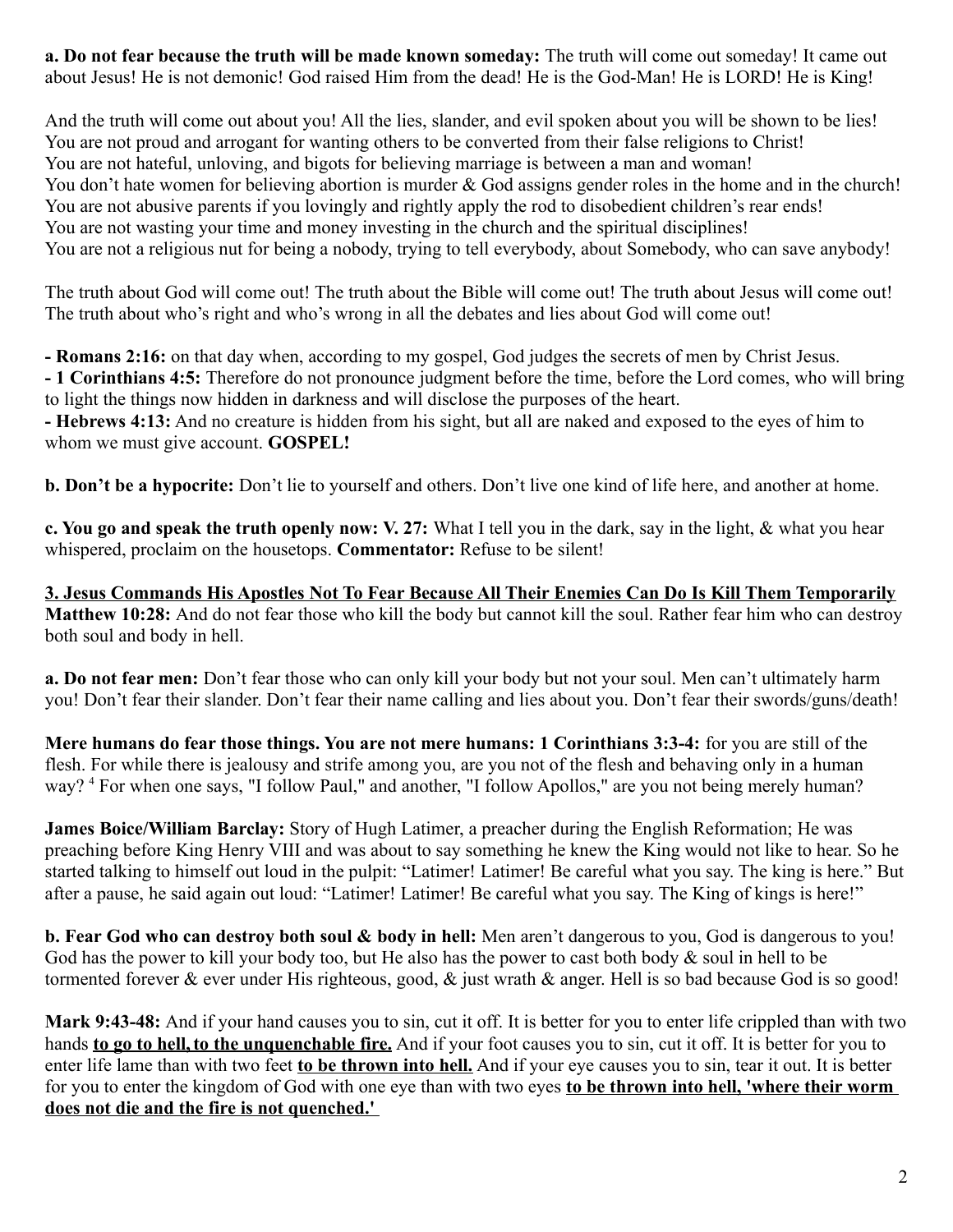**Ligon Duncan:** Isn't it interesting here, that Jesus is giving His disciples encouragement based on the doctrine of hell. That's so alien to our minds. That the doctrine of hell is a doctrine that most Christians today would love to just forget, just shove it back on the back corner of the shelf, and let the dust collect. We know it's not popular with our contemporaries, and it hurts us to even think about. It hurts us to do exposition of the Scriptures which teach it. But I want you to see your Lord here is giving you an encouragement based on the doctrine of hell. He's saying here, that we must remember that God will set things right. And that is going to involve both reward and punishment. And we must never forget that. He will set things right. He will bring things to light in the end. And He has the power over death and hell. We must take that with deadly seriousness, my friends, no matter how much we are ridiculed for this belief. Only a few years ago, a Christian minister in Britain was making fun, publicly, in a magazine article about the doctrine of hell, as if there were people out there clamoring for the doctrine of hell to be preached every Sunday. He ridiculed it again, advancing his own reputation by attacking an unpopular doctrine. One of my friends, a very celebrated journalist in Scotland, wrote a response to this man's public attack on the Christian doctrine of hell, and it was published in the largest newspaper in Scotland. This young man had been voted the journalist of the year, and he put his career on the line, in responding in an article. I'll tell you as an aside, his article received more mail than any article in the history of the Glasgow Herald. Not all of it, of course, was positive, but he gave a faithful testimony to Christian belief. And listen to some of the things that he said. "Hell flows logically from the teaching of Scripture. The terrible end that awaits the ungodly is stressed from Genesis to Revelation. It is as much a part of the New Testament as of the Old. Indeed, Jesus in the gospel refers more often to hell than anyone else in the Bible. He believes in it, in sober earnest. After all, He created it. For hell is not the kingdom of Satan; hell is Satan's prison." And so he responded to the charges of those who mocked this doctrine. The doctrine of hell is here in point by Christ, to encourage Christians realizing the seriousness of our discipleship, and realizing that we are not playing games here. The message that we preach has eternal consequences . . . it has eternal significance, how they will respond to the gospel.

**Is fear of God's punishment in hell one way Christians should be motivated to obey God?** Jesus says yes! Jesus says one way His Apostles should overcome all fear of man is by fearing God – and the reason given that they should fear God is because God has the power to cast into hell. It's clear as crystal! **- Kevin DeYoung:** The Grace of Fear: We see a different kind of motivation in Colossians 3:6. Paul tells the Colossians to put away earthly desires & then says, "On account of these the wrath of God is coming." Paul is motivating them by the grace of fear. Some people have a very hard time understanding that threats & warnings are in the Bible for our sanctification. Of course, it's wonderfully true that God will keep his elect & preserve them to the end. But how do you think he accomplishes this work of preservation? One way is by warning them of what will happen if they do not persevere. In God's people, warnings like the one in verse 6 stir us up to love and good deeds. The Christian doesn't despair at these threats of judgment. He pleads, "O Lord, keep me in the love of God as you have promised." We ought to see the warnings in Hebrews & in passages like this as God's means of preserving the saints. Sometimes in an effort to be gospel centered, we shy away from the warnings in Scripture. I understand the impulse. We know that many tender souls need to hear how much God loves them. We need to hear about our new identity in Christ. We need to know God is for us and not against us. But there are also hard hearts in the church – maybe some reading this book – who need to know that the way they are living right now and the stuff they are into right now is why the wrath of God is coming. Some people need to be shaken from their lethargy & realize that the wrath of God will be poured out on the earth for the things they consider light & trivial offenses. Some people need the literal hell scared out of them. But you say, "Shouldn't we be emphasizing God's grace? Isn't it all of grace? Shouldn't our preaching & counseling be all about grace?" And, of course, it should be. But what makes us think that the warning of God's wrath is not his grace to us? We are not giving to our friends, or to ourselves, or to our people, all the grace that God has for us if we do not make known that the wrath of God is coming. God is nothing but grace to his children, but this grace can come to us in brighter and darker hues.

#### **4. Jesus Commands His Apostles Not To Fear Because Their Father Cares For Them In Every Detail**

**Matthew 10:29-31:** Are not two sparrows sold for a penny? & not one of them will fall to the ground apart from your Father. But even the hairs of your head are all numbered. Fear not, therefore; you are of more value than many sparrows.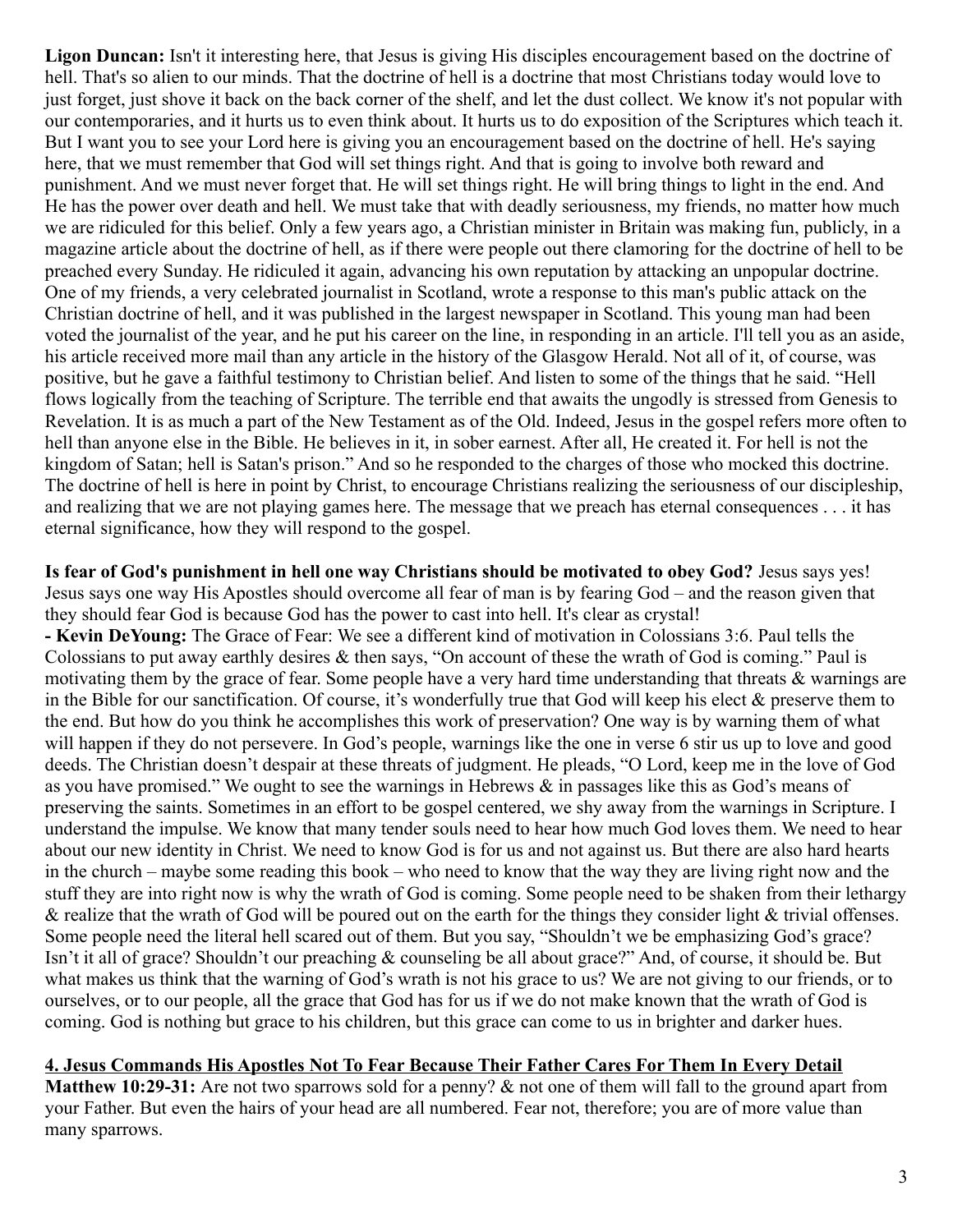## **a. Our Father knows, cares for, & ordains/controls the flight paths of small, insignificant sparrows:** Our

Father is involved in the details of everything! Even the smallest things! His attention is on worthless birds, & He cares for them! He knows everything about them!

- **Proverbs 16:33:** The lot is cast into the lap, but its every decision is from the LORD.
- **Proverbs 21:1:** The king's heart is a stream of water in the hand of the LORD; he turns it wherever he will.

**- Ephesians 1:11:** In him we have obtained an inheritance, having been predestined according to the purpose of

# **him who works all things according to the counsel of his will**

**b. V. 30: But even the hairs of your head are all numbered:** Your Father knows everything about you! He knows what you will suffer! He knows all about all of your sufferings and pains! You are not alone!

**c. V. 31: Fear not, therefore; you are of more value than many sparrows:** Since your Father knows everything about sparrows (& you); & since He ordains everything in a sparrow's life; & since He cares for little, insignificant birds: how much more does He know you, ordain everything in your life, & care for everything in your life!

**All My Ways Are Known To You (CityAlight):** In days of peace and days of rest; In times of loss and loneliness Though rich or poor, Your Word is true; That all my ways are known to You!

- No trial has come beyond Your hand; No step I walk beyond Your plan

The path is dark outside my view; Still all my ways are known to You!

- And oh what peace that I have found; Wherever I may be

For all my ways are known to You; Hallelujah, they are known to You!

- I do not fear the final night; For death will be the door to life

You take my hand and lead me through; For all my ways are known to You!

- Open up my eyes so I may see; That You have made these ways for me

Open up my eyes so I may see; That You my God, will walk with me!

## **5. Jesus Promises Great Reward For Faithfulness And Great Shame For Unfaithfulness**

**Matthew 10:32-33:** So everyone who acknowledges me before men, I also will acknowledge before my Father who is in heaven, <sup>33</sup> but whoever denies me before men, I also will deny before my Father who is in heaven.

**a. We must confess/acknowledge Christ to be saved: Romans 10:9:** if you confess with your mouth that Jesus is Lord and believe in your heart that God raised him from the dead, you will be saved.

**b. What you think about Jesus; how you respond to Jesus; whether or not you acknowledge Jesus will determine where you spend eternity: 1 John 2:23:** No one who denies the Son has the Father. Whoever confesses the Son has the Father also.

**1 John 5:12:** Whoever has the Son has life; whoever does not have the Son of God does not have life.

**Jesus is God! Craig Blomberg:** Jesus makes the astonishing claim that it is people's response to him that will make the difference as to how God treats them on judgment day. Only one who shares divinity with his Father in heaven can legitimately make such a claim.

**c. We must acknowledge/confess Christ where it matters: Elizabeth Rundle Charles, referring to Martin**  Luther: If I profess with the loudest voice and clearest exposition every portion of the truth of God except precisely that little point which the world and the devil are at that moment attacking, I am not confessing Christ, however boldly I may be professing Christ. Where the battle rages, there the loyalty of the soldier is proved, and to be steady on all the battlefield besides, is mere flight and disgrace if he flinches at that point.

## **Where is the battle raging today in your life? Where is the battle raging today in our culture and world?**